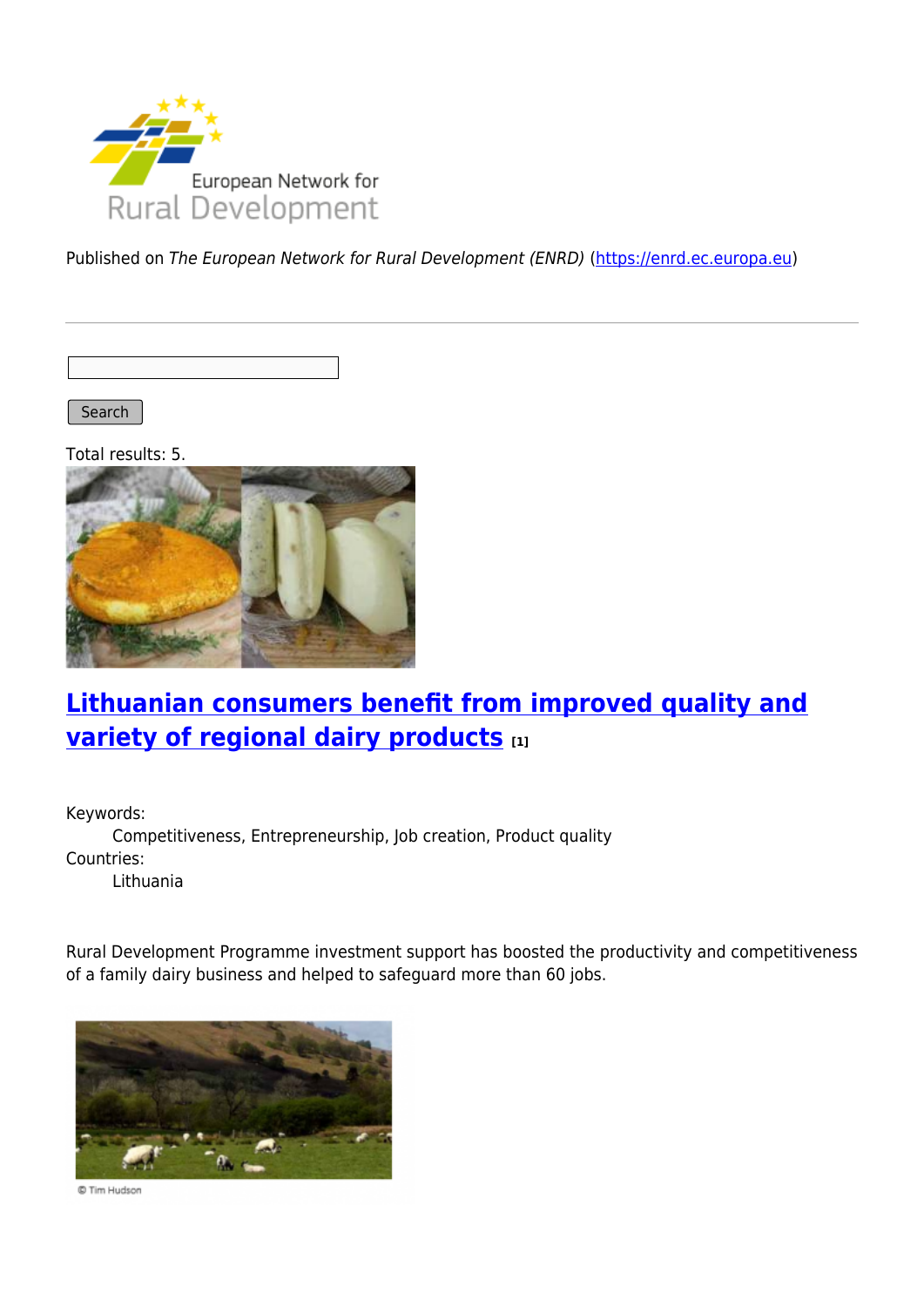# **[Slaughtering and processing on farm to obtain high quality](https://enrd.ec.europa.eu/projects-practice/slaughtering-and-processing-farm-obtain-high-quality-organic-lamb-meat_en) [organic lamb meat](https://enrd.ec.europa.eu/projects-practice/slaughtering-and-processing-farm-obtain-high-quality-organic-lamb-meat_en) [2]**

Keywords:

Added value, Animal husbandry, Direct marketing, Organic farming, Producer groups, Product quality

Countries:

Slovenia

Setting up a slaughterhouse on-site helped the beneficiary and other nearby organic lamb breeders to increase their profitability through direct marketing.



# **[Caseificio Val d'Aveto – Investing to sustain the local supply](https://enrd.ec.europa.eu/projects-practice/caseificio-val-daveto-investing-sustain-local-supply-chain_en) [chain](https://enrd.ec.europa.eu/projects-practice/caseificio-val-daveto-investing-sustain-local-supply-chain_en) [3]**

Keywords:

Diversification, Entrepreneurship, Farm restructuring/modernisation, Job creation, Market development, Mountain area, Product quality, Rural SMEs

Countries:

Italy

A dairy company used RDP support to build a new wing on its factory in order to increase its production capacity. This investment strengthened the local supply chains and helps prevent the abandonment of the farming activity in the area.

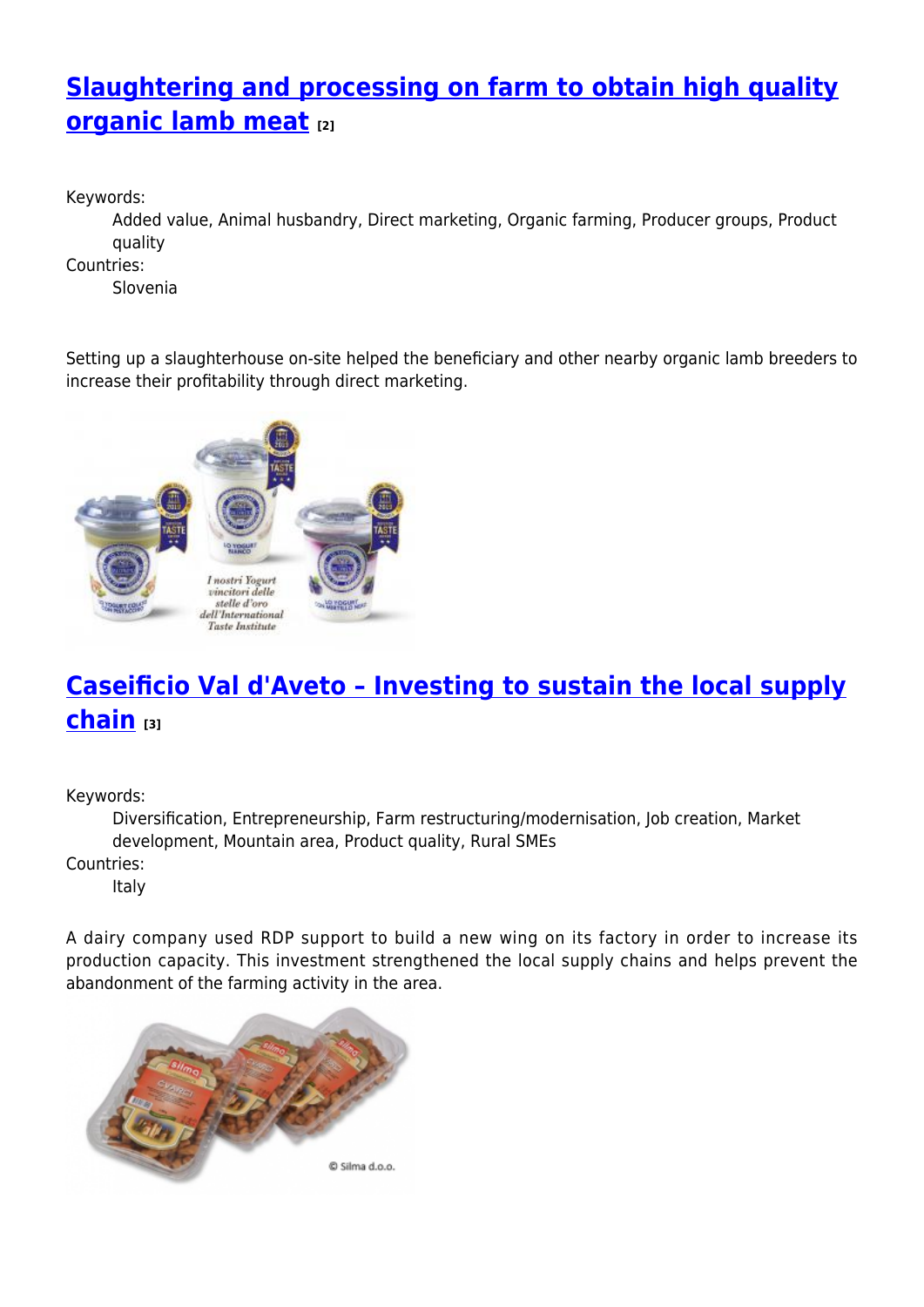### **[Investing in meat processing equipment](https://enrd.ec.europa.eu/projects-practice/investing-meat-processing-equipment_en) [4]**

Keywords:

Entrepreneurship, Job creation, Product quality, Rural business

Countries:

Croatia

A company making pork products used RDP support to purchase new equipment that allowed it to increase production capacity and end product quality.



### **[Investing in on-farm berry processing and direct sales](https://enrd.ec.europa.eu/projects-practice/investing-farm-berry-processing-and-direct-sales_en) [5]**

Keywords:

Added value, Agriculture, Competitiveness, Direct marketing, Job creation, Product quality, Short supply chains & local markets

Countries:

Finland

On-farm processing can add value to the product and can also make farming a more attractive choice for young farmers - as demonstrated by a berry farm in Finland.

#### **Source URL:**

https://enrd.ec.europa.eu/projects-practice/\_en?amp%3Bproject\_keywords\_filter=19753&amp%3Bamp%3Bproject\_cou ntry=All&amp%3Bamp%3Bfield\_enrd\_prj\_measure\_tid=All&amp%3Bamp%3Bfield\_enrd\_prj\_focus\_area\_tid=All&amp% 3Bf%5B0%5D=im\_field\_enrd\_prj\_keywords%3A19751&f%5B0%5D=im\_field\_enrd\_prj\_keywords%3A19736&f%5B1%5D =im\_field\_enrd\_prj\_keywords%3A20655&f%5B2%5D=im\_field\_enrd\_prj\_keywords%3A20509&f%5B3%5D=sm\_enrd\_eu \_countries%3AItaly&f%5B4%5D=im\_field\_enrd\_prj\_keywords%3A19734&f%5B5%5D=im\_field\_enrd\_prj\_focus\_area%3 A17117&f%5B6%5D=im\_field\_enrd\_prj\_measure%3A17095&f%5B7%5D=im\_field\_enrd\_prj\_keywords%3A20466&f%5B 8%5D=sm\_enrd\_eu\_countries%3ACroatia&f%5B9%5D=im\_field\_enrd\_prj\_keywords%3A20474&f%5B10%5D=im\_field enrd prj keywords%3A20472&f%5B11%5D=sm\_enrd\_eu\_countries%3ASlovenia&f%5B12%5D=sm\_enrd\_eu\_countries %3AFinland&f%5B13%5D=sm\_enrd\_eu\_countries%3ALithuania&f%5B14%5D=im\_field\_enrd\_prj\_keywords%3A19728& f%5B15%5D=im\_field\_enrd\_prj\_keywords%3A19718&f%5B16%5D=im\_field\_enrd\_prj\_keywords%3A20461

#### **Links**

[1]

https://enrd.ec.europa.eu/projects-practice/lithuanian-consumers-benefit-improved-quality-and-variety-regional-dairy-p roducts\_en

[2]

https://enrd.ec.europa.eu/projects-practice/slaughtering-and-processing-farm-obtain-high-quality-organic-lamb-meat\_e n